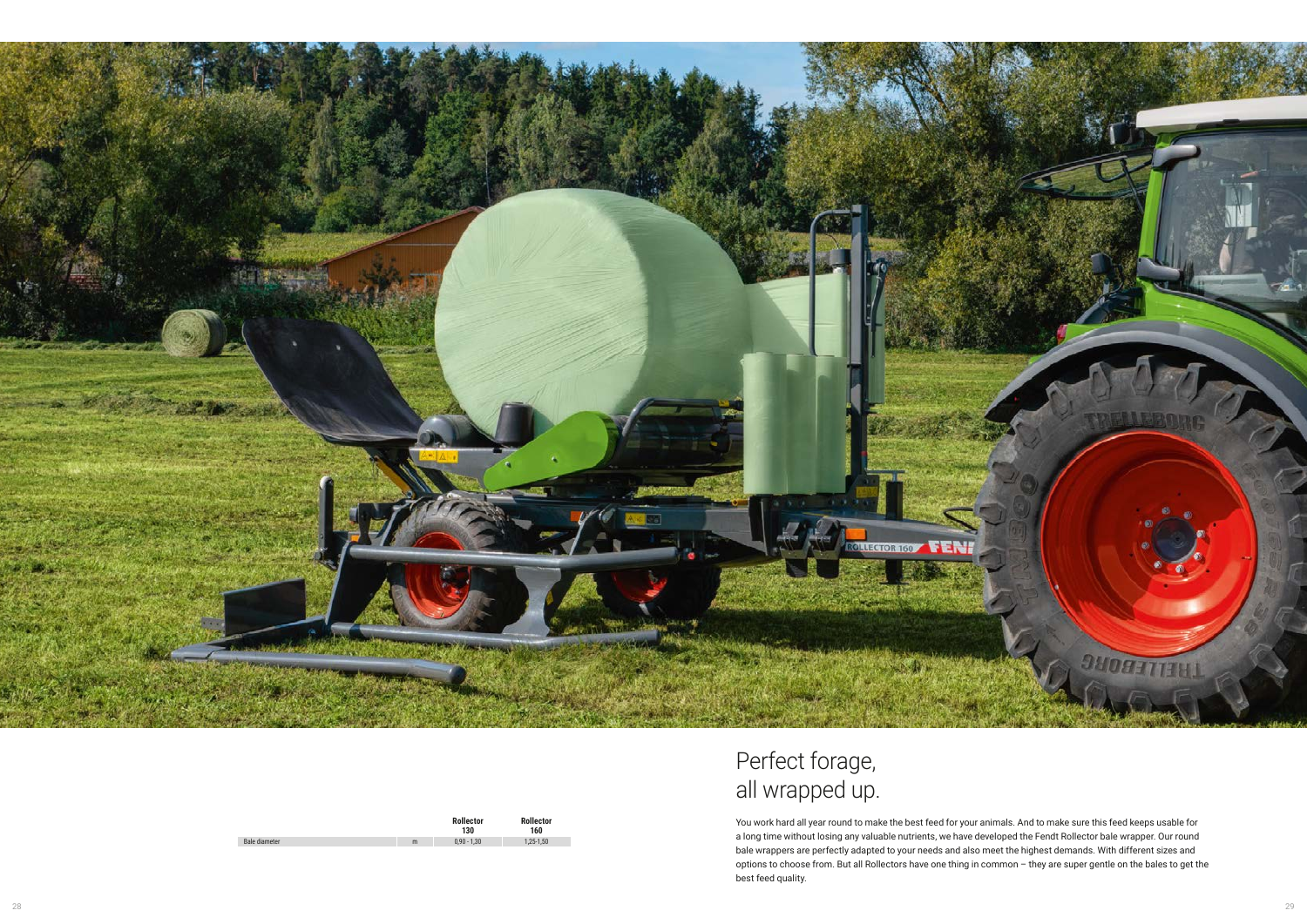## FENDT ROLLECTOR 130

# Fendt Rollector 130: Small yet mighty.

#### It all starts with the bale

Effective bale wrapping starts with the pickup. With its simple operating principle, the Rollector 130 easily picks up the bale with a stable hydraulic loading arm. When wrapping, you can vary the number of film layers and work with a choice of two different film widths. The wrapping table automatically sets the required number of turns and ensures that the plastic overlaps properly. The drive system of the bale-wrapping table with solid gears is particularly robust. Our innovative film prestretching system saves on film every time. The heightadjustable film roll holder with quick-clamping system makes light work of changing the film The bale drop is gentle – thanks to the low drop height from the wrapping table itself. You can also choose to equip your Rollector 130 with a bale turner to drop the bale at the front.

### Easy controls

The Fendt Rollector 130 has a self-explanatory control unit with intuitive E-Link Basic. Once the bale is on the wrapping table, the wrapping process starts at the push of a button. E-Link Basic lets you know when it's done, with an acoustic signal. The control unit also has a bale counter for 8 different fields and the option to show the daily count and total number of bales.







## Small and agile

The Fendt Rollector 130 is the perfect wrapper for 0.90m-1.30m diameter bales, demanding very little from the towing vehicle – great news for smaller farms. Its stable and durable frame makes the round bale wrapper super durable. Its straightforward design gives you a great view of the wrapping process at all times. The Rollector is incredibly manoeuvrable with its slimline drawbar. Thanks to the height-adjustable towing device, you can adapt the Rollector 130 perfectly to your tractor. Practical features top it all off, including a holder with room for up to three extra film rolls.

### Smooth transition

No time-wasting – the Rollector 130 is quick and easy to switch from transport to working position. In transport position, the Fendt Rollector 130 measures a narrow 2.50 m for safe transit. In the wrapping unit, the track gauge increases to 2.85 m – for maximum stability when the bales come in. When this happens, the whole right axle leg rotates; tyres and all. You can rotate the unit manually. The machine is lifted out on one side with the double-acting function of the loading arm. During transport, the loading arm is securely locked.



The Fendt Rollector wraps bales with a diameter of 0.90 m to 1.30 m. Practical: You can store up to three film rolls on the Rollector 130.